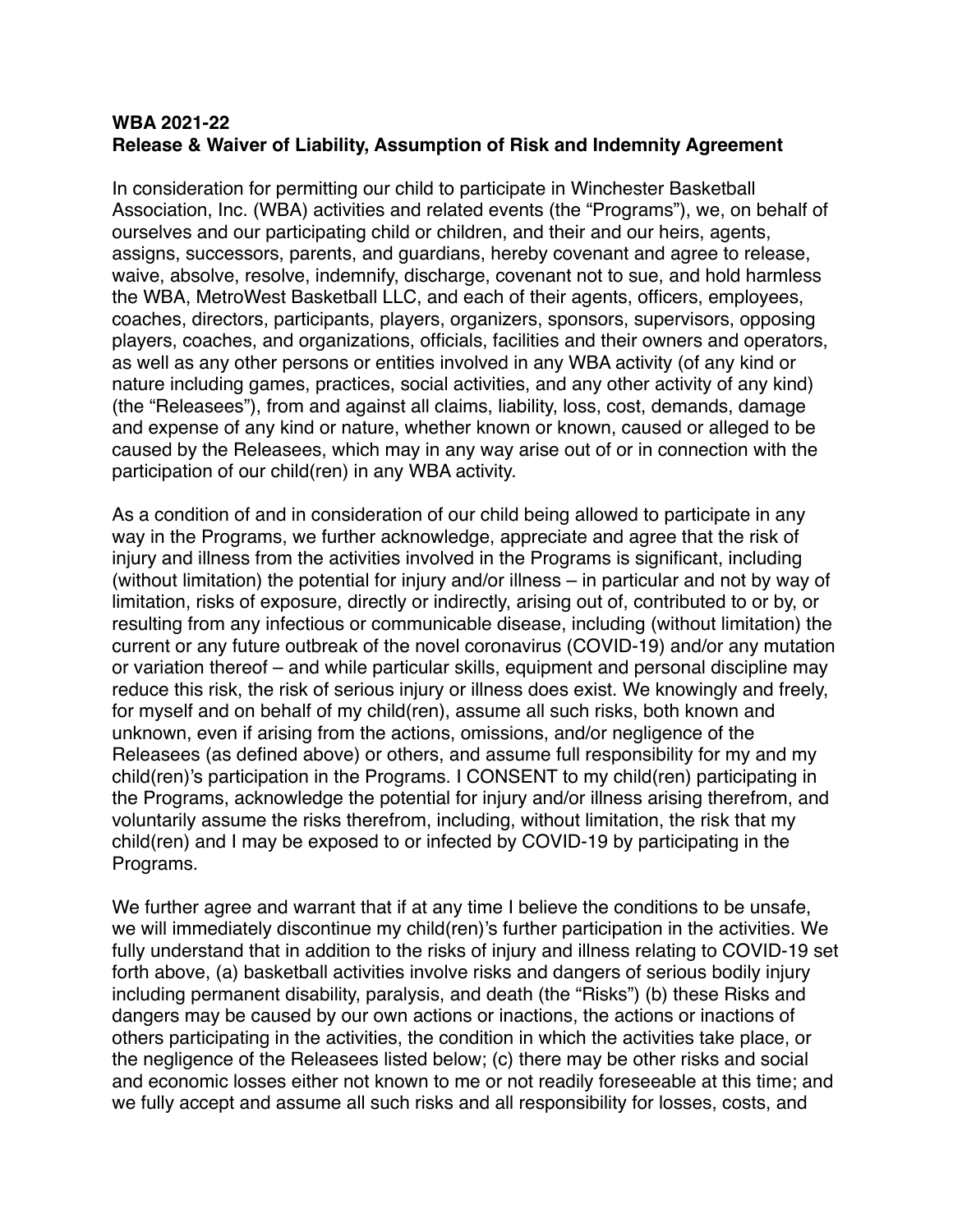damages that we incur as a result of participation in the such activities to person or property associated with my or my child's presence at, or participation in the Programs, including being transported to or from the Programs, whether arising from the negligence of the Releasees or otherwise. We further agree that if, despite this RELEASE AND WAIVER OF LIABILITY, ASSUMPTION OF RISK AND INDEMNITY AGREEMENT we, our child, or anyone on my behalf or my child's behalf, makes a claim against any of the Releasees, we will release, indemnify and hold harmless the Releasees from any litigation expenses, attorney fees, loss, liability, damage, or cost which may be incurred as the result of such claim. We intend this document to take effect as a sealed instrument.

We hereby further ACKNOWLEDGE, agree and represent that we understand the nature of basketball activities and that our child is qualified, in good health, and in proper physical condition to participate in such activities. My child has received a physical examination by a licensed medical doctor and has been found physically capable of participating in the sport of basketball. If applicable, I have provided written notice to the WBA setting forth any specific issue, condition, or ailment that my child has that may impact my child's participation in the Programs. I give my consent to have an athletic trainer and/or licensed medical doctor or dentist provide my child with medical assistance and/or treatment and agree to be financially responsible for the reasonable cost of any such assistance and treatment.

I have read this Release and Waiver of Liability, Assumption of Risk and Indemnity Agreement, and fully understand its terms. I understand that I have given up substantial rights on behalf of myself and my child(ren) by electronically signing this document, and I sign it freely and voluntarily without any inducement. I hereby waive all such rights above including the right to file a legal action or assert a claim for personal or physical injury or death of any kind.

## **WBA Rules of Conduct & Parent Guidelines**

 $\overline{\phantom{a}}$ 

Participation in the WBA as a team, a player, a coach or spectator indicates a willingness to comply with the policies and rules as set forth by WBA. In its sole discretion, the WBA retains the right to take disciplinary action against anyone whose conduct or actions it judges in its sole discretion to be inappropriate in any way, or who engages in any type of unacceptable activity which causes disruption, or hinders the operation of the association. This disciplinary action may include suspension, probation, and /or expulsion. The following are some types of conduct and activities that would be considered inappropriate.

The list is not intended to be all-inclusive: